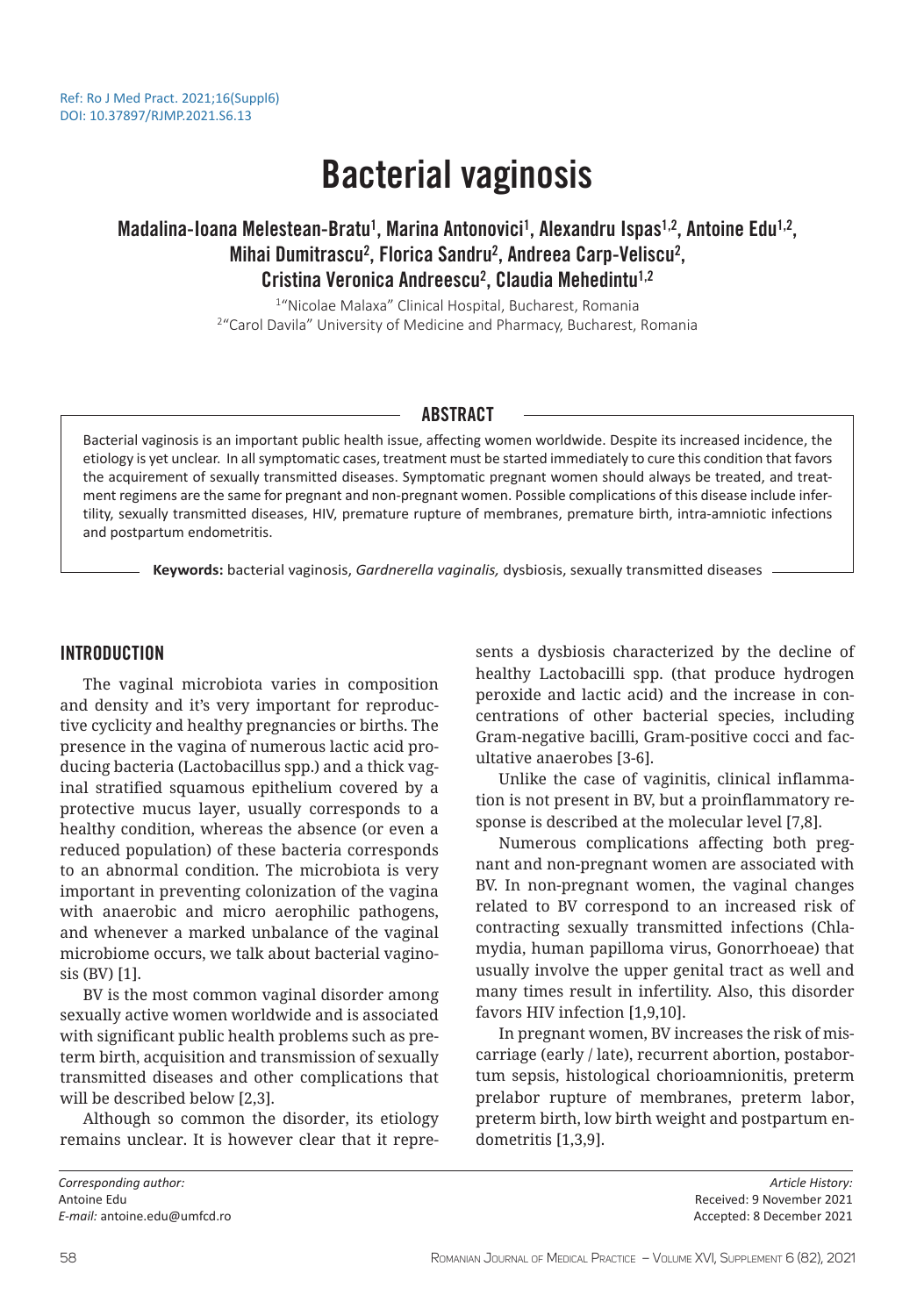Bacteria commonly associated with BV include *Gardnerella vaginalis, Ureaplasma spp., Mycoplasma spp., Megasphaera spp., Prevotella spp., Dialister spp., Atopobium vaginae, Mobiluncus spp., Sneathia amnii, Sneathia sanguinegens* and *Porphyromonas spp* [9,11-13].

Although BV is usually asymptomatic (80% in general population in USA), some women may experience itching, burn-sensation, unpleasant vaginal odor and vaginal discharge [3,9,14].

#### **METHODS**

A PubMed, Web of Science electronic search was undertaken using keywords like "bacterial vaginosis", "Gardnerella", "vaginal odor", "dysbiosis", "sexually transmitted diseases". The search results included systematic reviews, randomized controlled trials, review articles, meta-analyses and international guidelines and resulted in more than 150 articles, from which only 30 papers were further included in the final review.

# EPIDEMIOLOGY AND RISK FACTORS

BV is the most common cause of vaginal discharge and malodor among women, being estimated that 29% of women worldwide are affected. In the sub-Saharan Africa region studies have reported prevalence values of up to 50%. Among pregnant women, a Canadian study shows an incidence of 14% [10,15,16].

The human vaginal microbiome is constantly changing and is significantly influenced by aging and various behavioural / lifestyle factors including nutrition, alcohol intake, smoking, sexual activity and the use of contraception devices. Menstruation also has been related to alterations of the vaginal microbiota. Confirmed risk factors for BV include smoking, douching, race, sexual activity, multiple sexual partners, not using condoms, sex with women.[1,13,15,17].

It appears that women who use oral contraceptives have a lower risk of BV, probably due to the estrogens supplementation that may have a nurturing effect on the lactobacilli in the vagina or it may also be the fact that they are usually monogamic and more conservative in their sexual behavior [18].

#### **DIAGNOSIS**

The management of BV requires a specific diagnosis, which can be made by combining the naked eye examination and the laboratory workup of the vaginal discharge [19].

Women with BV usually present vaginal discharge, vaginal malodor and sometimes vulvar irritation. Examination of the vagina often shows offwhite, thin, homogenous vaginal discharge with an unpleasant, fishy odor that it's more pronounced especially after intercourse and around menstruation [6,14].

Paraclinical assessment requires the collection of vaginal discharge with a cotton tipped swab from the lateral and posterior vaginal walls for pH measurement and wet mount microscopy [20].

The vaginal pH value plays an important role in assessing vaginal health. The neutral pH is equal to 7, while the vaginal pH normally ranges between 3.8 and 5.0, which is moderately acidic. A more acidic vaginal pH (lower value) comparing to the blood / interstitial fluids pH can protect vaginal mucosa from pathogenic organisms [21].

The Nugent criteria to evaluate a Gram-stained vaginal discharge smear represents the gold standard in BV diagnosis, this method involving identification and enumeration of lactobacilli, *G. vaginalis, Mobiluncus spp* and *Bacteroides spp.* [21,22]. This test takes into consideration the shapes and the sizes of the bacteria and assigns a score from 0 to 10. A score of 0-3 considered normal is showing the predominance of lactobacilli, a score of 4-6 is intermediate indicating the presence of mixed Gram negative / variable flora, while a score of 7-10 indicates the presence of a small number (or the absence) of the lactobacilli and the predominance of Gram negative / variable bacteria. A score of 7 or greater indicates the diagnosis of BV. Even though the Nugent criteria method has a higher sensibility and it's easier reproducible, it is not routinely used as this method requires time and well-trained personnel [1,13].

In daily medical practice, physicians use Amsel criteria which are simple and easy to use in any laboratory equipped with a microscope [23,24]. For positive diagnosis of BV, at least three of the following four criteria must be met: thin homogenous white vaginal discharge, vaginal pH > 4.5, 20% or more clue cells on the vaginal smear, fishy odor after application of 10% potassium hidroxide solution on the slide (whiff test) [1,21,25].

Nowadays, with the development of culture-independent or metagenomics-based techniques, identifying markers such as DNA allows the identification of various microbial communities, these methods becoming preferrable whenever possible, when investigating the human vaginal microbiota [1].

There are alternative tests with acceptable performances that can be used for diagnosis of BV if microscopy is not available.[13] OSOM BV Blue (Sekisui Diagnostics, Framingham, MA) is a rapid test that detects vaginal fluid sialidase activity at levels greater than 7.8 U and uses color change technology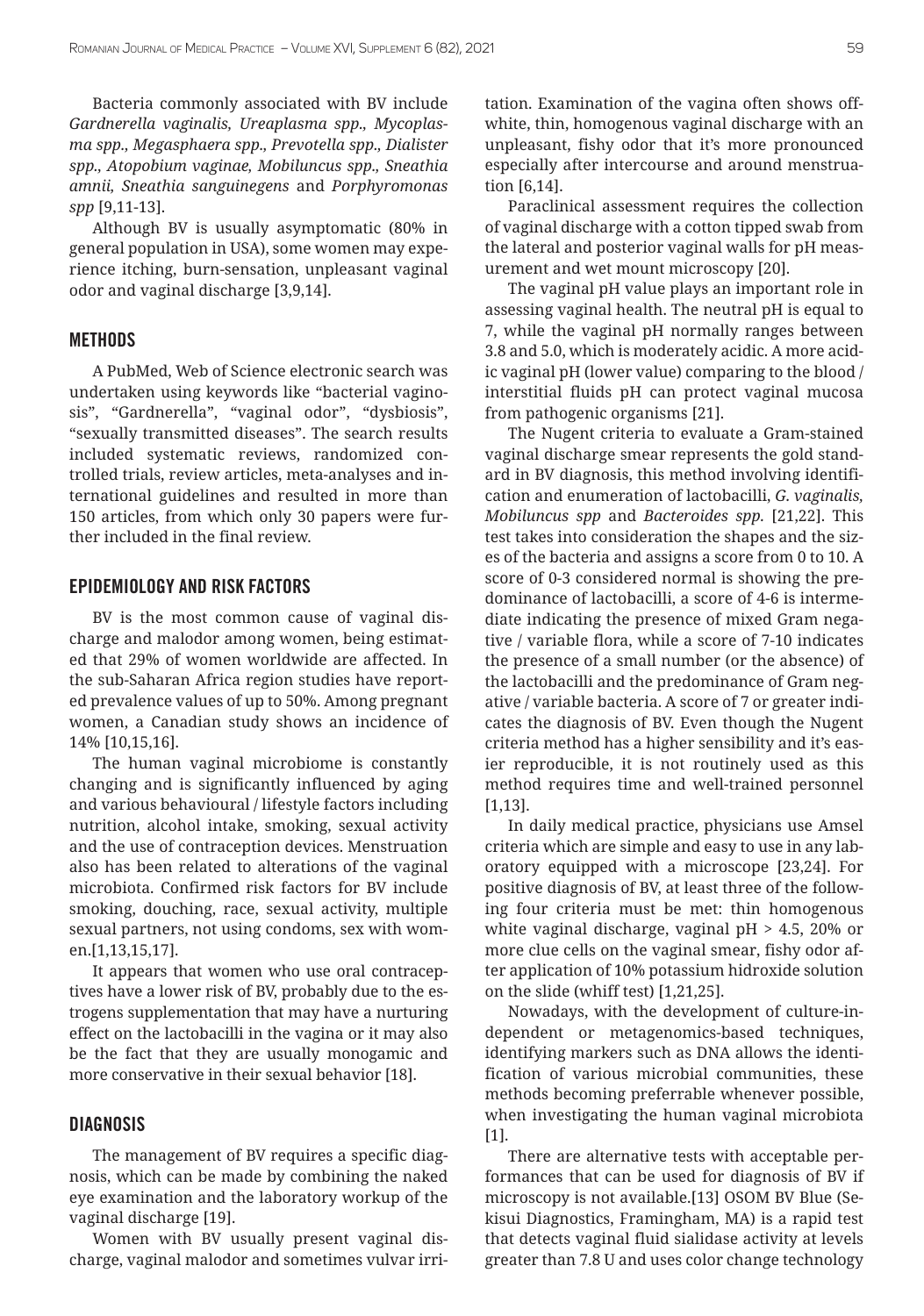offering a result in a few minutes, but the test cannot rule out the presence of other microorganisms (eg. yeast, *Trichomonas vaginalis*) in cases with mixed vaginal infections [13,26,27]. Affirm VP III (Becton Dickinson, Sparks, MD; a DNA hybridization probe test for high concentrations of *G. vaginalis*) can also be mentioned here. PCR utility in the diagnosis of BV has been researched, some saying that molecular analysis is more sensitive than Amsel's criteria in the diagnosis of BV, but additional validation is necessary. Identification of vaginal flora indicating BV on a Pap smear cytology has low specificity and sensibility making this test not useful in the case of the current discussed pathology [13,24].

Giving that BV is a common condition with and great a public health burden, the development of a test that is quick, low cost, accurate, temperature-stable and doesn't require microscopic capabilities is very useful in improving the diagnosis and treatment of BV [27].

## TREATMENT

BV treatment is recommended for symptomatic women. The CDC last treatment guideline recommends Metronidazole 500 mg orally 2 times / day for 7 days or Metronidazole gel 0.75 % one full applicator (5 g) intravaginally, once a day for 5 days or Clindamycin cream 2% one full applicator (5 g) intravaginally at bedtime for 7 days. It is recommended to avoid sexual contact during treatment in all treatment schemes, and 5 days after, if using Clindamycin cream which is oil based and might weaken latex condoms [13].

Alternative treatment regimens that should be taken into consideration are Clindamycin 300 mg orally 2 times / day for 7 days or Clindamycin ovules 100 mg intravaginally once at bedtime for 3 days or Secnidazole 2 g oral granules in a single dose or Tinidazole 2 g orally once daily for 2 days or Tinidazole 1 g orally once daily for 5 days. Regarding the treatment for sex partners, it may be recommended only in cases of recurrent BV [13].

#### **REFERENCES**

- 1. Sharma M, Chopra C, Mehta M, Sharma V, Mallubhotla S, et al. An Insight into Vaginal Microbiome Techniques. *Life (Basel).* 2021 Nov 13;11(11):1229.
- 2. Muzny CA, Schwebke JR. Pathogenesis of Bacterial Vaginosis: Discussion of Current Hypotheses*. J Infect Dis.* 2016 Aug 15;214 Suppl 1(Suppl 1):S1-5.
- 3. Mulinganya G, De Vulder A, Bisimwa G, Boelens J, Claeys G, De Keyser K, et al. Prevalence, risk factors and adverse pregnancy outcomes of second trimester bacterial vaginosis among pregnant women in Bukavu, Democratic Republic of the Congo. *PLoS One*. 2021 Oct 25;16(10):e0257939.

Alcohol intake is prohibited during treatment with all nitroimidazoles and also 72 hours after tinidazole administration to minimize the chances of a disulfiram-like reaction [13].

Pregnant women with BV should be treated to avoid adverse unfavorable pregnancy outcomes such as premature rupture of membranes with preterm birth, intraamniotic infections or postpartum endometritis. Pregnant women can be treated with the same recommended regimens as non-pregnant women [28].

If symptoms resolve, follow-up visits are unnecessary. In case of recurrence, using a different recommended treatment regimen can be taken into consideration. However, the same treatment can be used for treating persistent or recurrent BV after the first occurrence [29].

In case of multiple recurrences, either 0.75% metronidazole gel or 750 mg metronidazole vaginal suppository twice weekly for > 3 months has been reported to reduce recurrences. Another option to be taken into consideration is an oral nitroimidazole followed by intravaginal boric acid 600 mg daily for 21 days and suppressive 0.75% metronidazole gel twice weekly for 4-6 months. Monthly oral metronidazole 2 g administered with fluconazole 150 mg reduces the BV incidence and promotes colonization with normal vaginal microbiota [30].

## **CONCLUSIONS**

BV is a very common health issue among women worldwide and it also represents an important public health issue, partly due to the high rates of recurrence that occurs in the case of up to half of the women treated with the recommended regimens.

BV recurrences can have a great impact on women's health and quality of life, so, the unacceptable high recurrences rates of BV highlight the need for new and more efficient treatment regimens.

Also, further research is warranted in order to understand the mechanisms of recurrences and to delineate adequate prophylaxis methods.

> *Conflict of interest:* none declared *Financial support:* none declared

- 4. Muzny CA, Schwebke JR. Asymptomatic Bacterial Vaginosis: To Treat or Not to Treat? *Curr Infect Dis Rep.* 2020 Dec;22(12):32.
- 5. Muzny CA, Taylor CM, Swords WE, Tamhane A, Chattopadhyay D, Cerca N, Schwebke JR. An Updated Conceptual Model on the Pathogenesis of Bacterial Vaginosis. *J Infect Dis.* 2019 Sep 26;220(9):1399-1405.
- 6. Reiter S, Kellogg Spadt S. Bacterial vaginosis: a primer for clinicians. *Postgrad Med.* 2019 Jan;131(1):8-18.
- 7. Thurman AR, Kimble T, Herold B, Mesquita PM, Fichorova RN, et al. Bacterial Vaginosis and Subclinical Markers of Genital Tract Inflammation and Mucosal Immunity. *AIDS Res Hum Retroviruses.* 2015 Nov;31(11):1139-52.